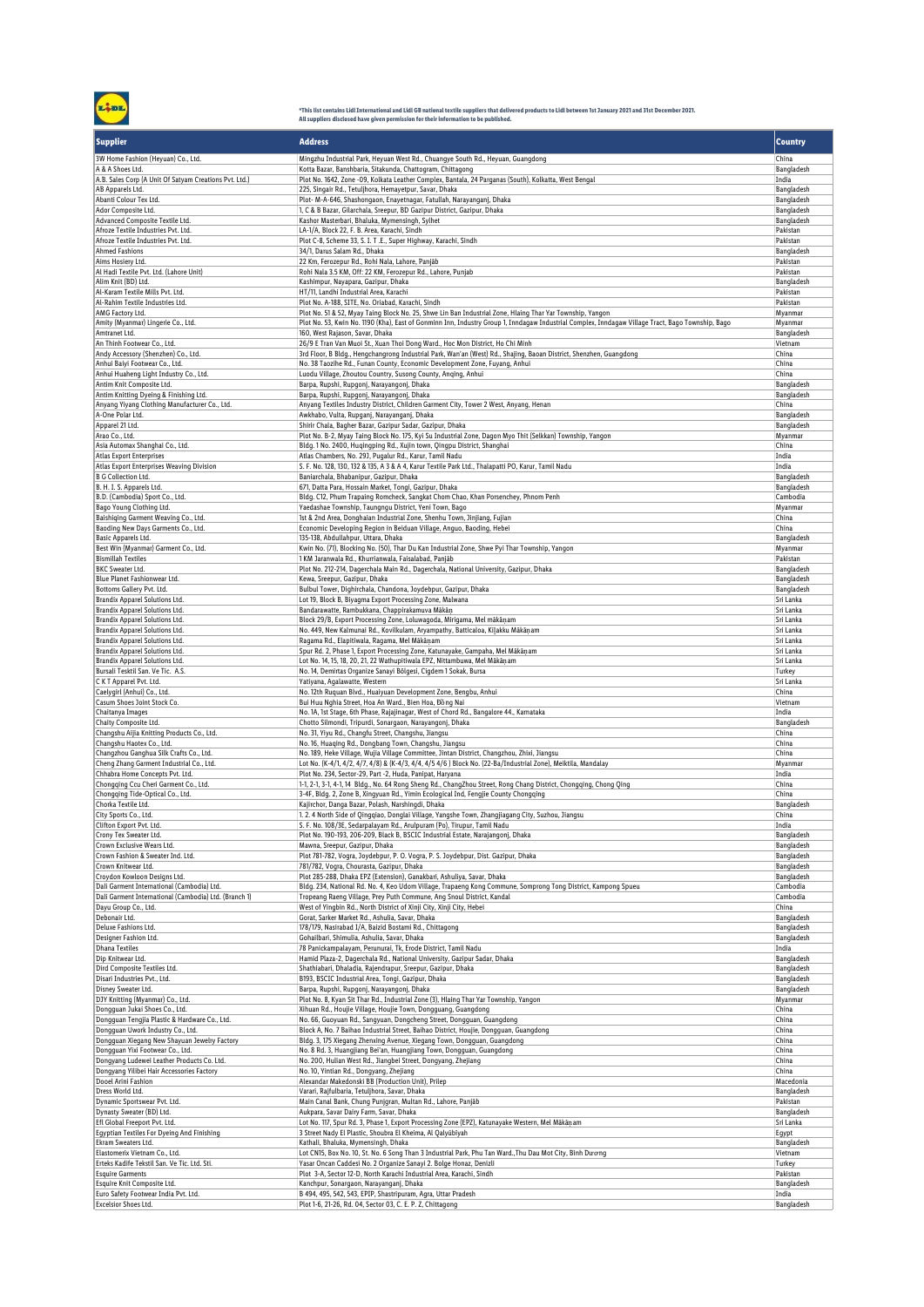| <b>Exclusive Leather</b>                                                       | JL No. 87, Mouza, Malancha, Padmapukur, Kolkata, West Bengal                                                                                                                         | India                    |
|--------------------------------------------------------------------------------|--------------------------------------------------------------------------------------------------------------------------------------------------------------------------------------|--------------------------|
| Experience Clothing Co., Ltd.                                                  | Plot No. 72 & 82, DEPZ, Savar, Dhaka                                                                                                                                                 | Bangladesh               |
| Faiza Industries Ltd.                                                          | 425, Baimail, Konabari, P. O. - Kashem Cotton Mill, Thana - Joydebpur, Gazipur, Dhaka                                                                                                | Bangladesh               |
| Fangcheng Baoli Jewelry Co., Ltd.                                              | 001 Guanyin Hall, Yangzhuang Village, Qinghe Town, Fangcheng County, Nanyang, Henan                                                                                                  | China                    |
| Far East Knitting and Dyeing Ind Ltd.                                          | Ward. No. 07 (SAT), Holding No. C-188, Moholla, Chandora Po. 1751, Kaliakoir Municipality, Kaliakoir, Gazipur, Dhaka                                                                 | Bangladesh               |
| Fariha Knit Tex Ltd.                                                           | Baroibogh, Enayetnagar, Fatullah, Narayanganj, Dhaka                                                                                                                                 | Bangladesh               |
| Faze Three Ltd.<br>Faze Three Ltd.                                             | Jatal Rd., Anand Nagar, Near Old Canal, Panipat, Haryana<br>Survey No. 356/1 & 2, Village - Dadra, Silvassa, Dadra und Nagar Hav                                                     | India<br>India           |
| Feroze 1888 Mills Ltd.                                                         | H23/4A, Scheme No. 3, Landhi, Karachi, Sindh                                                                                                                                         | Pakistan                 |
| Fiat Fashion Ltd.                                                              | 878-879 Sharifpur, National University, Gazipur, Dhaka                                                                                                                               | Bangladesh               |
| Firhaj Footwear (Pvt) Ltd.                                                     | 22-Km Ferozpur Rd. Lahore, Panjāb                                                                                                                                                    | Pakistan                 |
| Ford Glory (Myanmar) Ltd.                                                      | No. 42/132 Set Hmu 7th Street, Shwe Pyi Thar Industrial Zone (1), Shwe Pyi Thar Township, Yangon                                                                                     | Myanmar                  |
| Forever Colour Garment Co., Ltd.                                               | Phum Tropeang Por, Sangkat Chom Chao 3, Khan Porsenchey Phnom Penh                                                                                                                   | Cambodia                 |
| Fortis Garments Ltd.                                                           | 100/1, Block-B, East Chandra, Shaheed Mosharraf Hossain Rd., Kaliakoir, Gazipur, Dhaka                                                                                               | Bangladesh               |
| Foshan Nanhai Dream Lace Underwear Co., Ltd.                                   | 1-3 / F, No. 18 Yanbu South Industrial Zone, Dali Town, Nanhai District, Foshan, Guangdong                                                                                           | China                    |
| Frame House Footwear Ltd.                                                      | Dakshin Para, Thana Bus Stand, Dhamrai Dhaka - 1350, Dhamrai, Dhaka                                                                                                                  | Bangladesh               |
| Frm Fashion House Ltd.                                                         | 226, Singair Rd., Hemayetpur, Savar, Dhaka                                                                                                                                           | Bangladesh               |
| Fu Yuen Garment Co., Ltd.                                                      | Plot No. (198/1), Kanaung Min Thar Gyi Rd., Industrial Zone (1), Dagon Seik Kan Township, Yangon                                                                                     | Myanmar                  |
| Fujian Jinjiang City Fulian Shoes & Plastics Co., Ltd.                         | No. 462, North Huzhong Village, Chendai Town, Jinjiang, Fujian                                                                                                                       | China                    |
| Fujian Kaiyun Shoes Industry Co., Ltd.<br>Fujian Pufeng Shoes Co., Ltd.        | No. 558 Nanfeng Middle Street, Tushankou, Laidian Town, Xianyou County, Putian, Fujian<br>Suanling Village, Xincuo Town, Fuqing, Fujian                                              | China<br>China           |
| Fuqing Yongxiu Shoes Industrial Co., Ltd.                                      | Qiyun Village, Jingyang Industry District, Fuqing, Fujian                                                                                                                            | China                    |
| GDN Export Pvt. Ltd.                                                           | S. F. No. 8/1391-A, Sowdambika Nagar, Pandiyan Nagar, Tirupur, Tamil Nadu                                                                                                            | India                    |
| General Enterprises Garment Co., Ltd.                                          | No. 35+59 & 60, Myay Taing Quarter, No. 113, Kanaung Minthargyi Street, East Dagon Myothit Industrial Zone, East Dagon Myothit T/S, Yangon                                           | Myanmar                  |
| Global Fashion Co., Ltd.                                                       | 2nd Floor, No. 9 Multi-Storey Industrial Factory Bldg., No. 340 Zhangqiao Rd., Fuyang Development District, Fuyang, Anhui                                                            | China                    |
| Glowing & Win Investment Co., Ltd.                                             | Plot No. 272, 273, 276, 277, Rd. 6, Mingalardon Garden City, Mingalardone, Yangon                                                                                                    | Myanmar                  |
| Gohar Textile Mills (Pvt) Ltd.                                                 | 3.5 K. M. Jhumra Rd., Khurianwala, Faisalabad, Panjāb                                                                                                                                | Pakistan                 |
| Graphics Textiles Ltd.                                                         | Sreerampur, Kalampur, Dhamrai, Dhaka                                                                                                                                                 | Bangladesh               |
| Great Glowing Investment Co., Ltd.                                             | Plot No. 340-341, Yangon Industrial Zone, Mingaladon Garden Township Yangon                                                                                                          | Myanmar                  |
| Green Smart Shirts Ltd.                                                        | Tepirbari, Sreepur, Gazipur, Dhaka                                                                                                                                                   | Bangladesh               |
| Greenway Clothings India Pvt. Ltd. Unit 1                                      | SF No. 16, Iduvai Rd., Near Jayavel Kalyanamandapam, Iduvampalayam, Tirupur, Tamil Nadu                                                                                              | India                    |
| Guanhong Sporting Goods Co., Ltd.                                              | No. 45 Yanjiang Rd., Xibian Village, Chendai Town, Jinjiang, Quanzhou, Fujian                                                                                                        | China                    |
| H.B. Knitex Ltd.<br>Habitus Fashion Ltd.                                       | Plot B, 26 (P) B 27, Block A, Fauzdarhat BSCIC I/A, Sagorika Rd., Pahartali, Chittagong<br>Gajaria Para, Bhawal Mirzapur, Gazipur Sadar, Gazipur, Dhaka                              | Bangladesh<br>Bangladesh |
| Haining Had Socks Co., Ltd.                                                    | Boruqiao Village, Zhouwangmiao Town, Haining, Zhejiang                                                                                                                               | China                    |
| Hakers Enterprise (Myanmar) Co., Ltd.                                          | Block No. (P-3), Plot No. (52-Industrial Zone), Ward. No. (13), Pathein Township, Ayeyarwady                                                                                         | Myanmar                  |
| Hamko Leathers Ltd.                                                            | Andarmanik, Mouchak, Kaliakoir, Gazipur, Dhaka                                                                                                                                       | Bangladesh               |
| Handa (Yangon) Garment Co., Ltd.                                               | Plot No. 288, Myay Taing Quarter No. 25, Seik Kan Thar Street, Shwe Lin Ban Industrial Zone, Hlaing Tha Yar Township, Yangon                                                         | Myanmar                  |
| Hangzhou Hongyao Shoes Co., Ltd.                                               | Jingyou Village, Puyang Town, Xiaoshan District, Hangzhou, Zhejiang                                                                                                                  | China                    |
| Hangzhou Jidalai Shoes Co., Ltd.                                               | Shisanfang Village, Puyang Town, Xiaoshan District, Hangzhou, Zhejiang                                                                                                               | China                    |
| Hangzhou Joyce Household Textiles Co., Ltd.                                    | Fulou Village, Xintang Street, Xiashan District, Hangzhou, Zhejiang                                                                                                                  | China                    |
| Hangzhou Libo Shoes Co., Ltd.                                                  | Shisan Fang Village, Puyang Town, Xiaoshan District, Hangzhou, Zhejiang                                                                                                              | China                    |
| Hangzhou Mackey Accessories Co., Ltd.                                          | 875, Jinhua Rd., Hengcun Town, Tonglu County, Hangzhou, Zhejiang                                                                                                                     | China                    |
| Hangzhou Royal Textile Co., Ltd.                                               | No. 66 Tiyu Rd., Qiantan Town, Jiande, Hangzhou, Zhejiang                                                                                                                            | China                    |
| Hangzhou Siepake Garments Co., Ltd.                                            | 117, East Baiyunyuan Rd., Economic Development Zone, Tonglu County, Hangzhou, Zhejiang                                                                                               | China                    |
| Hangzhou Tonglu Xinyi Knitting Co., Ltd.                                       | Hengcun Industry Zone, Hengcun Town, Tonglu County, Hangzhou, Zhejiang<br>No. 1, Xingqi Rd., Yuhang Economic and Technological Development Area, Yuhang District, Hangzhou, Zhejiang | China<br>China           |
| Hangzhou Wideep Industries Co., Ltd.<br>Hasan Tanvir Fashion Wears Ltd.        | Plot 397, Chandona Chowrasta, Joydebpur Rd., Gazipur, Dhaka                                                                                                                          | Bangladesh               |
| Hebei Darui Garment Co., Ltd.                                                  | No. 107 East National Rd., Southwest Chengli Village, Zhengding, Shijiazhuang, Hebei                                                                                                 | China                    |
| Hela Clothing Bangladesh Ltd.                                                  | Plot 53, 54, 66, 67, Sector 1, Karnaphuli Export Processing Zone, KEPZ, Chittagong                                                                                                   | Bangladesh               |
| Henan Baisheng Footwear Co., Ltd.                                              | Industrial Agglomeration Area, Sui County, Shangqiu, Henan                                                                                                                           | China                    |
| Henan Saigi Industrial Co., Ltd.                                               | Saiqi Industrial Zone, East of Zhenxing Rd., Xiayi County, Shangqiu, Henan                                                                                                           | China                    |
| Henan Tengrun Industrial Co., Ltd.                                             | Zhenxing Rd., Sui County, Shangqiu, Henan                                                                                                                                            | China                    |
| Henan Xinghui Shoes Co., Ltd.                                                  | No. 292, Wenhua Rd., Industrial Cluster District, Chengguan Town, Huaibin County, Xinyang, Henan                                                                                     | China                    |
| Heng Mei Co., Ltd.                                                             | Plot No. 174 & 175, Block No. 25, Yangon                                                                                                                                             | Myanmar                  |
| Himatsingka Linens                                                             | Plot 1, Hanumanthapura Post, Gorur Rd., Hassan, Karnataka                                                                                                                            | India                    |
| Hirdaramani Fashions (Pvt) Ltd.                                                | No. 400, Kandy Rd., Vavuniya, Vatakku Mākāņam                                                                                                                                        | Sri Lanka                |
| Hometeks Tekstil Urunleri San. Ve Tic. A. S.                                   | Kumkisik Mah. Menderes Bulv. No. 312 Merkezefendi, Denizli                                                                                                                           | Turkey                   |
| Hop Lun Apparel Ltd.                                                           | ST Tower, 3 No. Dhaka-Mymenshingh Rd., East Gazipura, Tongi, Gazipur, Dhaka                                                                                                          | Bangladesh               |
| Hop Lun Apparel Ltd. (Unit-2)                                                  | Noujor, Kadda Bazar, Gazipur Sadar, Gazipur, Dhaka                                                                                                                                   | Bangladesh               |
| Hop Lun Garments (Quannan) Co., Ltd.<br>Hotex Garments Co., Ltd.               | Industry Zone, Quannan County, Ganzhou, Jiangxi<br>West of Hongri Rd., Lianshui County New Industrial District, Huaian, Jiangsu                                                      | China<br>China           |
| Huadi Dress Co., Ltd. Shishi                                                   | Huadi Industrial Park, Baogai Science Park Stage II, Shishi, Quanzhou, Fujian                                                                                                        | China                    |
| Huaian Hengtong Gloves and Caps Co., Ltd.                                      | East 1 Street, Industrial Park, Hongze Country, Huai'an, Jiangsu                                                                                                                     | China                    |
| Huaian Knitting Hat Factory Co., Ltd.                                          | No. 58 Jingshen Rd., Huaian District, Huai'an, Jiangsu                                                                                                                               | China                    |
| Hubei Xiwang Shoes Co., Ltd.                                                   | 139, Rainbow Avenue, Xishui Economic Development Zone, Huanggang, Hebei                                                                                                              | China                    |
| Huihang Garments Weaving Co., Ltd. Jinjiang                                    | Gaohu Industrial Park, Yinglin Town, Jinjiang, Fujian                                                                                                                                | China                    |
| Hung Huy Co., Ltd.                                                             | 907/19 Huong Lo 2 Street, Binh Tri Dong A, Binh Tan District, Ho Chi Min                                                                                                             | Vietnam                  |
| Huzhou Ruibang Glove Co., Ltd.                                                 | Unit B, Bldg. 3, Internet of Things Industrial Park, No. 1319, Wuxing Avenue, Balidian Town, Huzhou, Zhejiang                                                                        | China                    |
| Huzhou Universal Glove Co., Ltd.                                               | No. 333 South Qufu Rd., Wuxing District, Huzhou, Zhejiang                                                                                                                            | China                    |
| IFS Texwear Pvt. Ltd.                                                          | 631, Kutubpur, Fatullah, Narayangonj, Dhaka                                                                                                                                          | Bangladesh               |
| Impress Fashion Ltd.                                                           | Dag No. 2224, Matuail, Konapara, Katherpool, Jatrabari, Dhaka                                                                                                                        | Bangladesh               |
| Impress-Newtex Composite Textiles Ltd.                                         | Gorai Industrial Area, Mirzapur, Tangail, Mirzapur, Dhaka                                                                                                                            | Bangladesh               |
| In Jae Garment Co., Ltd.                                                       | Street 598, Toulkork Village, Sangkat Toul Sangke, Khan Russey Keo, Phnom Penh                                                                                                       | Cambodia<br>Pakistan     |
| Interloop Ltd. (Hosiery Division 2)<br><b>International Trade Organization</b> | 7-KM Khurrianwala-Jaranwala Rd., Faisalabad, Panjäb<br>Plot No. 85, Phase - IV, Udyog Vihar, Gurgaon, Haryana                                                                        | India                    |
| Intimate Apparels Ltd.                                                         | Plot 91-93 & 15, Sector 03, Karnaphuli EPZ, North Patenga, Chittagong                                                                                                                | Bangladesh               |
| J. K. Knit Composite Ltd.                                                      | 10/1, South Dariapur, Savar, Dhaka                                                                                                                                                   | Bangladesh               |
| J. L. Sweater Ltd.                                                             | Bishmail Rd., Zirabo, Savar, Dhaka                                                                                                                                                   | Bangladesh               |
| J. M. Fabrics Ltd.                                                             | South Naya Para, Mirzapur, Gazipur Sadar, Gazipur, Dhaka                                                                                                                             | Bangladesh               |
| JABP Jiawei Myanmar Garments Ltd.                                              | Plot No. 92 & 93, Matkhayar Mintharkyi Maung Pyoe Street, Industrial Zone 2, Hlaing Tharyar Township, Yangon                                                                         | Myanmar                  |
| Jackson Carpet (Qingdao) Co., Ltd.                                             | No. 116 Laoshan Rd. 1, Economic Development Zone, Jimo, Qingdao, Shandong                                                                                                            | China                    |
| Jade Sun Garment (Cambodia) Co., Ltd.                                          | Bldg. No. 1 Street 104CC, Toul Pongro Village, Sangkat Chom Chao, Khan Por Sen Chey, Phnom Penh                                                                                      | Cambodia                 |
| Jeans Plus Ltd.                                                                | Plot No. 398, Ganak Bari, Sreepur Bus Stand, Ashulia, Savar, Dhaka                                                                                                                   | Bangladesh               |
| JH Garment (Cambodia) Co., Ltd.                                                | Phum Damnak Thom 3, Sankat Steung Meanchey, Khan Meanchey, Phnom Penh                                                                                                                | Cambodia                 |
| Jiangsu Bonas Knitting Co., Ltd.                                               | No. 6, Yiwu Rd., Shuyang County, Suqian, Jiangsu                                                                                                                                     | China                    |
| Jiangxi Baocheng Shoes Co., Ltd.                                               | Northeast Corner of Industrial District, Wuning County, Jiujiang, Jiangxi                                                                                                            | China                    |
| Jiangxi Mengfeng Shoes Co., Ltd.<br>Jiangxi Ruiji Shoes Co., Ltd.              | Northeast Corner of Wuning County Industrial Park, Jiujiang, Jiangxi<br>No. 18, Dongsheng Avenue, Yuanshangang, Dongxiang District, Fuzhou, Jiangxi                                  | China<br>China           |
| Jiangxi Tengfei Industrial Co., Ltd.                                           | Qiushuiyuan Park Industrial, Nancheng County, Fuzhou, Jiangxi                                                                                                                        | China                    |
| Jiangxi Tianfu Daily Use Production Co., Ltd.                                  | 3rd Floor, West Zhuzichenjia, Yujiang District, Yingtan City, Jiangxi Province, Yingtan, Jiangxi                                                                                     | China                    |
| Jiangyin Fuda Garment Co., Ltd.                                                | No. 19, Xin Wei Rd., Zhutang Town, Jiangyin, Jiangsu                                                                                                                                 | China                    |
| Jiangyin Yuqiong Knitting Co., Ltd.                                            | No. 8 Xinwei Rd., Zhutang Town, Jiangyin, Jiangsu                                                                                                                                    | China                    |
| Jiashihao (Myanmar) Ltd.                                                       | Kha Yay Street, No. 77A 42-Ward, Industrial Zone (1), Shwe Pyi Thar Township, Yangon                                                                                                 | Myanmar                  |
| Jiatai (Fujian) Industry Co., Ltd.                                             | Dongling Town, Huidong Industrial District, Huian County, Quanzhou, Fujian                                                                                                           | China                    |
| Jiaxing Sonia Design Pty Ltd.                                                  | No. 4965, Pingshan Rd., Economic Technological Development Zone, Pinghu City, Jiaxing, Zhejiang                                                                                      | China                    |
| Jinan Mengdian Carpet Co., Ltd.                                                | Yuanli Village, Sunji Town, Shanghe, Jinan, Shandong                                                                                                                                 | China                    |
| Jinhua Changgong Cleaning Utensils Co., Ltd.                                   | Ditian Industrial Zone, Xiaoshun Town, Jindong District, Jinhua, Zhejiang                                                                                                            | China                    |
| Jinhua Dreamland Cosplay Culture Development Inc.                              | Nanwu Rd., Zhenbei Industrial Area, Xiaoshun Town, Jindong District, Jinhua, Zhejiang                                                                                                | China                    |
| Jinhua Zhihou Garment Co., Ltd.                                                | Ditian Industry Zone, Xiaoshun Town, Jinhua, Zhejiang                                                                                                                                | China                    |
| Jinjiang Anran Shoes Co., Ltd.                                                 | No. 46 Jinyang Rd., Tu'an Village, Neikeng Town, Jinjiang, Fujian                                                                                                                    | China                    |
| Jinjiang Dali Garments & Weaving Co., Ltd.<br>Jinjiang Henghe Dress Co., Ltd.  | No. 7-1, Donghuan Rd. Dongshan Village, Shenhu Town, Jinjiang City, Quanzhou, Fujian<br>No. 102-109 West Island Ring Rd., Shenhu, Jinjiang, Fujian                                   | China                    |
| Jinjiang Huying Shoe Materials Co., Ltd.                                       | No. 230, West Rd., Ding street, Xindian Village, Chidian Town, Quanzhou, Jinjiang, Fujian                                                                                            | China<br>China           |
| Jinjiang Mingjun Dress Co., Ltd.                                               | No. 102-109, Western Island Ring Rd., Dong'an, Shenhu, Jinjiang, Fujian, Quanzhou                                                                                                    | China                    |
| Jinjiang Shenhu Hongren Knitting Garment Co., Ltd.                             | No. 76 East Rd., Kengbian Village, Shenhu Town, Jinjiang City, Quanzhou, Fujian                                                                                                      | China                    |
| Jinjiang Shi Baolang Shoes Co., Ltd.                                           | No. 388, No. 1 District, North of Shatang Village, Xintang Street, Jinjiang, Fujian                                                                                                  | China                    |
| Jinjiang Zu Xiang Shoes Material Co., Ltd.                                     | No. 66, Nanxin Street, Nandian, Wudai Village, Chendai Town, Jinjiang, Fujian                                                                                                        | China                    |
| Jun Xing Knitting Commodity Co., Ltd.                                          | Chengnan Industrial Area, Huicheng, Xinhui District, Jiangmen City, Guangdong                                                                                                        | China                    |
| Jurong Boli Crafts Co., Ltd.                                                   | East Development Zone, Gecun Town Jurong, Jurong, Jiangsu                                                                                                                            | China                    |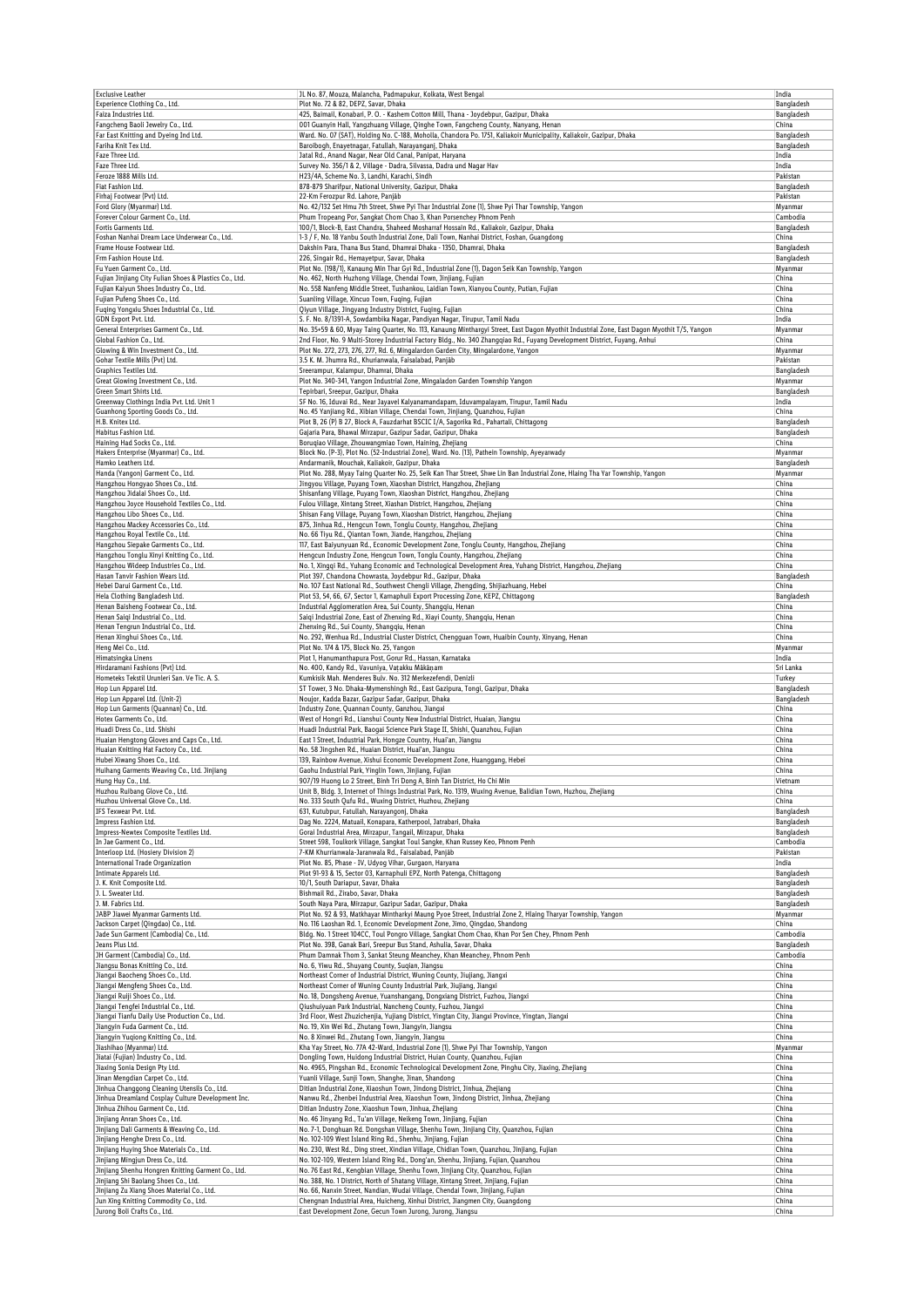|                                                                                                             | Kadia Street, Akbarabad Chowk, Defence Rd., Sialkot, Paniab                                                                                                                                               | Pakistan                 |
|-------------------------------------------------------------------------------------------------------------|-----------------------------------------------------------------------------------------------------------------------------------------------------------------------------------------------------------|--------------------------|
| Kam International                                                                                           | F -152/ F-131 Hub River Rd., S. I. T. E., Karachi, Sindh                                                                                                                                                  | Pakistan                 |
| Kamal Hosiery Mills<br>Karisma Apparel (Myanmar) Co., Ltd.                                                  | 3-K. M Jhumra Rd., Khurrianwala, Faisalabad, Panjāb<br>Plot 18, 19 & 20, Bago Foreign Industrial Zone, Nyaung InnVillage, Bago                                                                            | Pakistan<br>Myanmar      |
| Kashi Rising Garment Co., Ltd.                                                                              | Bldg. A 11, Shenzhen Industrial Park, Kashi Economic Development Zone Kashi, Kashi, Xinjiang                                                                                                              | China                    |
| Kassim Pvt., Ltd.                                                                                           | Plot No. 152, 153, 183, 184, 185 & 186 Naclas-90, Deh Khanto, National Highway, Karachi, Sindh                                                                                                            | Pakistan                 |
| Kayteks Orme Giyim San. Ve Tic. A. S.<br>KC Bottom & Shirt Wear Co.                                         | Hurriyet Mah. Haci Kundak Caddesi No. 49 Kayhan, Denizli<br>K. C. Industrial Park, Ratuti, Katchkura, Uttarkhan, Uttara, Dhaka                                                                            | Turkey<br>Bangladesh     |
| Keme Garment (Cambodia) Co., Ltd.                                                                           | Rlous Village, Boeng Touk Commune, Toek Chhou, Kampot                                                                                                                                                     | Cambodia                 |
| Keme Garment (Myanmar) Co., Ltd.                                                                            | U Painq No. 25/2+32/2, Kwin No. 577-Kyauk Pone, Innlayat Village Tract, Hmawbi Township, Northern District, Yangon                                                                                        | Myanmar                  |
| Khan Brothers Knitwear Industries Ltd.                                                                      | Laskorchala, Boro Bhabanipur, Joydebpur, Gazipur, Dhaka                                                                                                                                                   | Bangladesh               |
| Kimil Tekstil San. Ve Tic. A. S.<br>Knit Bazaar Pvt. Ltd.                                                   | Ankara Asfalti Uzeri 6 Km, Denizli<br>No. 40-41, Vadam, Tongi, Gazipur, Dhaka                                                                                                                             | Turkey                   |
| Kocaer Tekstil San. Ve Tic. A. S.                                                                           | O. S. B. 2. Kisim. Bereket Cikmazi 3 CD. No. 2 Honaz, Denizli                                                                                                                                             | Bangladesh<br>Turkey     |
| Koggala Garments (Ptv) Ltd.                                                                                 | Export Processing Zone, Koggala, Habaraduwa, Těn mäkänam                                                                                                                                                  | Sri Lanka                |
| KPR Mill Ltd. Garment Division.                                                                             | S. F. No. 7, 7/11, Thekkalur Village, Avanashi (TK), Tirupur, Tamil Nadu                                                                                                                                  | India                    |
| KSS Knit Composite Ltd.<br>Kunshan CCF Home Textile Co., Ltd.                                               | Boherarchala, Sreepur, Mawna, Gazipur, Dhaka<br>No. 31, Beiyuan Rd., Dianshan Lake Town, Kunshan, Suzhou, Jiangsu                                                                                         | Bangladesh<br>China      |
| <b>KVNM Trade</b>                                                                                           | Plot No. 298, Udyog Vihar-VI, Sector-37, Gurgaon, Haryana                                                                                                                                                 | India                    |
| Laizhou Lif Arts & Crafts Co., Ltd.                                                                         | West of Balamiao Village, Wenfeng Lu Community, Laizhou, Shandong                                                                                                                                         | China                    |
| <b>LAL Industries</b>                                                                                       | 15-KM Khanewal Rd. Chowk by Pass Qadir Pur Rawan, Multan, Panjāb                                                                                                                                          | Pakistan                 |
| Lalmai Footwear Ltd.<br>Le Gia Shoes Co., Ltd.                                                              | Dhonpur, Post Office: Baluachar, Police Station: Sadar, Comillia, Chittagong<br>27 Tay Lan Street, Binh Tri Dong A Ward., Ho Chi Minh                                                                     | Bangladesh<br>Vietnam    |
| Legacy Fashion Ltd.                                                                                         | BSCI I/E, Kalurghat, Chandgaon, Chittagong                                                                                                                                                                | Bangladesh               |
| Li Kai (Cambodia) Apparel Manufacturing Co., Ltd                                                            | Phum Srechomrov, Sangkat Chom Chao, Khan Posenchey, Phnom Penh                                                                                                                                            | Cambodia                 |
| Lianshui A-East Garment Co., Ltd.                                                                           | West Qinglian Rd., Lianshui County, Huai'an, Jiangsu                                                                                                                                                      | China                    |
| Liberty Knitwear Ltd.<br>Liberty Mills Ltd.                                                                 | G - 88/1 Chandra Palli Biddyut, Kaliakoir, Gazipur, Dhaka<br>A/51-A, Textile Avenue, S. I. T. E., Karachi, Sindh                                                                                          | Bangladesh<br>Pakistan   |
| Liberty Mills Ltd. (Unit 1)                                                                                 | A5 / B2 S. I. T. E., Karachi, Sindh                                                                                                                                                                       | Pakistan                 |
| Lincheng Yongtai Garments Co., Ltd.                                                                         | East of the Northern Part of Zhongxing Rd., Lincheng Economic Development Zone, Lincheng County, Xingtai, Hebei                                                                                           | China                    |
| Linying Yonghui Clothing Manufacturer Co., Ltd.                                                             | 200 Meters North of Dongjie Village Committee, Duqu Town, Linying County, Luohe, Henan                                                                                                                    | China                    |
| Lishui Wanbang Shoes Co., Ltd.<br>Liyang Double Horse Plastic Co., Ltd.                                     | No. 810, Bixing Street, Bihu, Lishui, Zhejiang<br>New North Industrial Zone, Daibu Town, Liyang, Jiangsu                                                                                                  | China<br>China           |
| Liz Fashion Industry Ltd.                                                                                   | Holding - 1, Bldg - 2, Block - C, Shaheed Mosharaf Hossain Rd., Purbo Chandora, Sofipur, Kaliakoir, Gazipur, Dhaka                                                                                        | Bangladesh               |
| Logistics Park (Pvt.) Ltd.                                                                                  | No. 390, Avissawella Rd., Wellampitiya, Mel Mākāņam                                                                                                                                                       | Sri Lanka                |
| Logos Apparels Ltd.                                                                                         | Telirchala, Mouchak, Kaliakoir, House No. 414 Mouza Ko, Gazipur, Dhaka                                                                                                                                    | Bangladesh               |
| Longxin Electronic Rubber-Plastic Hardware Factory<br>Lucky Textile Mills Ltd.                              | Tang Xia Industrial Zone, Xin Xu Town, Hui Yang District, Huizhou, Guangdong<br>Plot-71, Deh Khanto, Main National Highway, Landhi, Karachi, Sindh                                                        | China<br>Pakistan        |
| Lucky Textile Mills Ltd.                                                                                    | L-12 Block 21, Federal B Industrial Area, Karachi 75950, Sindh                                                                                                                                            | Pakistan                 |
| Luoyang Yinli Shoes Industry Co, Ltd.                                                                       | North of Dasan Rd., Songxian Luoyang, Dazhang, Henan                                                                                                                                                      | China                    |
| M & F Hometex Co., Ltd.                                                                                     | South Funiu Rd., Nanyang, Henan                                                                                                                                                                           | China                    |
| M.K. Export<br>Mac Carpet                                                                                   | No. 2/987, JJ Nagar Pirivu, Palavanchipalayam Ring Rd., Veerapandi (PO), Tirupur, Tamil Nadu<br>Zone B1 B3, 10th of Ramadan, Ash Sharqiyah                                                                | India                    |
| Magpie Composite Textile Ltd.                                                                               | 932-833, Dewan Edris Rd., Amtala, Dhaka                                                                                                                                                                   | Egypt<br>Bangladesh      |
| Mahdeen Sweaters Ltd.                                                                                       | Jamirdia, Seedstore, Valuka, Mymensingh, Dhaka                                                                                                                                                            | Bangladesh               |
| Mark Sweater Ltd.                                                                                           | Surabari, Kashimpur, Sadar, Gazipur, Dhaka                                                                                                                                                                | Bangladesh               |
| Marma Composite Ltd.<br>Masco Industries Ltd. (Composite Knit Garments)                                     | Tongabari, Ashulia, Savar, Dhaka<br>Plot No. 221-223, Khairtail, Shataish Rd., Tongi, Gazipur, Dhaka                                                                                                      | Bangladesh<br>Bangladesh |
| Masood Textile Mills Ltd. Apparel-II, Crescent Unit                                                         | Masood Textile Mills Limited, Apparel-II, Crescent Unit, Near Crescent Sugar Mills, Jhumra Rd., Faisalabad, Panjāb                                                                                        | Pakistan                 |
| Mavis Garments Ltd.                                                                                         | Chandona Chowrasta, Joydebpur, Gazipur Chowrasta, Gazipur, Dhaka                                                                                                                                          | Bangladesh               |
| Mawna Fashions Ltd.                                                                                         | Tepirbari, Sreepur, Gazipur, Dhaka                                                                                                                                                                        | Bangladesh               |
| Max Sweater (Bd) Ltd.<br>Meek Knit Ltd.                                                                     | 24-26, Deghi Borabo, Tarabo, Rupgonj, Narayanganj, Dhaka<br>923, 928 & 930, Chowdhury & Chowdhury City Tower, Vogra, Nat, Gazipur                                                                         | Bangladesh<br>Bangladesh |
| Mega Denim Ltd.                                                                                             | 88/1, B. K. Bari, Taltoli, Hotapara, Mirzapur, Sadar, Gazipur, Dhaka                                                                                                                                      | Bangladesh               |
| Menderes Tekstil Sanayi Ve Ticaret A. S.                                                                    | Cumhuriyet Mahallesi, Gazi Mustafa Kemal Pasa Bulvari, No. 242, Sarayköy, Denizli                                                                                                                         | Turkey                   |
| Metro Fabrics Unit II                                                                                       | Plot No. C-18, C-19 & C-20, Karur Textile Park Ltd., Puthampur Village, Karur, Tamil Nadu                                                                                                                 | India                    |
| Mianyi Manufacturing Co., Ltd.<br>Min Thar Lay Co., Ltd.                                                    | No. 66, Min Theikdi Kyaw Swar Rd., Hiaing Thar Yar Industry Zone 3, Hlaing Thar Yar Township, Yangon<br>Mya Tharipi Street, Land Plot D7, Mya Sein Yuang IndustrialZone, Hiaing Thar Yar Township, Yangon | Myanmar<br>Myanmar       |
| Mitali Fashions, Ltd.                                                                                       | Hatimara Rd., Barenda, Kashimpur, Gazipur, Dhaka                                                                                                                                                          | Bangladesh               |
| MK Foot Wear Ltd.                                                                                           | Kopatiapara, Mawna, Sreepur, Gazipur, Dhaka                                                                                                                                                               | Bangladesh               |
| MNR Design Ltd.                                                                                             | Beraider Chala, Gazipur, Dhaka                                                                                                                                                                            | Bangladesh               |
| MNR Sweaters Ltd.<br>Modele De Capital Ind. Ltd.                                                            | Baraider Chala, Sreepur, Gazipur, Dhaka<br>Talla Rd., Khapur, Fatullah, Narayanganj, Dhaka                                                                                                                | Bangladesh<br>Bangladesh |
| Momtex Expo Ltd.                                                                                            | Kongsarodi, Panchdona, Sadar 1603, Narsingdi, Dhaka                                                                                                                                                       | Bangladesh               |
| Mondol Fabrics Ltd.                                                                                         | Nayapara, Kashimpur, Gazipur, Dhaka                                                                                                                                                                       | Bangladesh               |
|                                                                                                             |                                                                                                                                                                                                           | Bangladesh               |
| Moonlight Garments, Ltd.                                                                                    | Kunia Pachar, Targach, K. B. Bazar, Gazipur, Dhaka                                                                                                                                                        |                          |
| Mosay International Pvt. Ltd.                                                                               | 10/1/1A, Topsia Rd. (South), Kolkata, West Bengal                                                                                                                                                         | India                    |
| Mother Color Ltd.<br>Muazuddin Knit Fashion Ltd.                                                            | 160, Shashongaon, Enayetnagar, Fatullah, Narayangonj, Dhaka<br>B-31, East Chandura, Kaliakoir, Gazipur, Dhaka                                                                                             | Bangladesh<br>Bangladesh |
| Murad Apparels Ltd.                                                                                         | South Gouripur, Ashulia, Savar, Dhaka                                                                                                                                                                     | Bangladesh               |
| Myanmar Fortune Fashion Co., Ltd.                                                                           | No. 81, Min Ayeyar Rd., Shwe Than Lwin Industrial Zone, HIaing Tharyar Township, Yangon                                                                                                                   | Myanmar                  |
| Myanmar Guotai Huasheng Glory Fashion Co., Ltd.                                                             | (171) Hlaing Thar Yar Zone (2), Twin Thin Taik Wun U Tun Nyo Rd., Hlaing Thar Yar Township, Yangon                                                                                                        | Myanmar<br>Myanmar       |
| Myanmar Ha Hae Co., Ltd.<br>Myanmar Jiale Fashion Co., Ltd. Factory (2)                                     | Plot No. 90-91, Daw Phwar Shin Street, Dagon Seikan Industrial Zone Part-1, Dagon Myothit (Seikan) Township, Yangon<br>Shwe Lin Ban Industrial Zone Plot No. 44, Block No. 25, Yangon                     | Myanmar                  |
| Myanmar Sumec Win Win Garments Co., Ltd. (Factory-2)                                                        | Paper Mill (Yeni), Yedashe Tsp, Taungoo District, Bago Region                                                                                                                                             | Myanmar                  |
| Myanmar Taieasy Textile (Mtt) Co., Ltd.                                                                     | No. 342 and 3/344, 7th Street, Yangon Industrial Zone, Mingaladon Township, Yangon                                                                                                                        | Myanmar                  |
| N.A.Z Bangladesh, Ltd.<br>N.C. John & Sons (P) Ltd.                                                         | 05, Bishuya Kuribari, Mirzapur, Gazipur, Dhaka<br>Door No. 6/100-2 Servaikarandmadam, Tuticorin                                                                                                           | Bangladesh<br>India      |
| Naisa Tekstil Turizm San. Ve Dis Tic. Ltd. Sti.                                                             | Cobancesme Mah. Sanayi Cad. Yakamoz Sok. No. 5 Yenibosna, Bahcelievler, Istanbul                                                                                                                          | Turkey                   |
| Nanchang Dongshen Knitted Garment Co., Ltd.                                                                 | No. 3999, South Gaoxin Avenue, Qingshanhu Distric, Nanchang, Jiangxi                                                                                                                                      | China                    |
| Nanchang Echoice Clothing Factory Co., Ltd.                                                                 | No. 888, Shenqiao Rd., Changdong Industry Park, Qingshanhu District, Nanchang, Jiangxi                                                                                                                    | China                    |
| Nanchang Yuyue Garment Industrial Co., Ltd.<br>Nancheng Tengdingfeng Technology Co., Ltd.                   | Wan Village, Chengnan Village, Qingyunpu, Nanchang, Jiangxi<br>Industrial Park, County Fuzhou, Nancheng, Jiangxi                                                                                          | China<br>China           |
| Nandan Terry Pvt. Ltd.                                                                                      | Survey No. 357/A/5 & 357/A/6, Dholi Integrated Spinning Park Ltd., Village-Dholi, Taluka-Dholka, Ahmedabad, Gujarat                                                                                       | India                    |
| Nanjing Haofeng Textiles Factory                                                                            | Tangfeng Rd., Tangshan Street, Jiangning District, Nanjing, Jiangsu                                                                                                                                       | China                    |
| Nanjing Sumec Trust Garment Co., Ltd.                                                                       | No. 689, Renmin Rd., Ma'an Street, Liuhe District, Nanjing, Jiangsu                                                                                                                                       | China                    |
| Nantong Jiajili Labor Protective Articles Co., Ltd.<br>Nantong Lianfa Gloves Spinning and Weaving Co., Ltd. | Cotton Seeds Farm Rudong, Nantong, Jiangsu<br>Caobu Town Industrial Zone, Rudong County Nantong, Jiangsu                                                                                                  | China<br>China           |
| Nantong Qiji Glove Ltd. Co.                                                                                 | Team Nine, Gaonan Village, Dingyan Town Rugao, Rugao, Jiangsu                                                                                                                                             | China                    |
| Nassa Basics Ltd.                                                                                           | No. 4, Tayabpur, Nischintapur, Zirabo, Ashulia, Savar, Dhaka                                                                                                                                              | Bangladesh               |
| Nassa Knit Ltd.                                                                                             | 123/1, North Begun Bari, Tejgaon I/A, Dhaka                                                                                                                                                               | Bangladesh               |
| New Archid Garment Factory Ltd.<br>New Mingda (Cambodia) Co., Ltd.                                          | National Rd. No. 4, Tropaing Phum Village, Peik Commune, Angsnuol District, Kandal<br>Plov Lum, Phum Tuol Pongro, Sang Kat Chom Chao, Khan Porsen Chey, Phnom Penh                                        | Cambodia<br>Cambodia     |
| New Star Shoes Co., Ltd.                                                                                    | National Rd. No. 4, Modul 1, Sangkat 1, Khan Mittapheap, Sihanouk Ville                                                                                                                                   | Cambodia                 |
| New Talent Socks (Myanmar) Co., Ltd.                                                                        | Plot No. 1034, U Paing No. 91, Ohn Nwe Gone Street, Hlegu Township, Yangon                                                                                                                                | Myanmar                  |
| Nice Apparels Ind. Ltd.<br>Ningbo Ailige Weaving Co., Ltd.                                                  | No. 43, Chalabon, Dakkhin Khan, Dhaka<br>10 Xinzongsi Rd., Cicheng Town, Ningbo, Zhejiang                                                                                                                 | Bangladesh<br>China      |
| Ningbo Berrex Textile Co., Ltd.                                                                             | West Industrial Zone, Qiaotou Town, Cixi City, Ninbgo, Zhejiang                                                                                                                                           | China                    |
| Ningbo Hyseas Textile Technology Co., Ltd.                                                                  | No. 181 Longzhen Rd., Nongken Site, Longshan Town, Cixi, Zhejiang                                                                                                                                         | China                    |
| Ningbo Jianshang (J&S) Textile Co., Ltd.                                                                    | No. 1 Guangyang Rd., Changle Industrial Park, Gaoqiao Town, Haishu District Ningbo, Ningbo                                                                                                                | China                    |
| Ningbo Sinle Beauty Product Co., Ltd.<br>Ningbo Xincheng Shoes Line Co., Ltd.                               | Second Longtanshan Rd., Ningbo, Zhejiang<br>No. 103 Lushan Rd., Qiantong Town, Ninghai County, Ninghai, Zhejiang                                                                                          | China<br>China           |
| Ningbo Zhongtian Apex Household Commodities Co., Ltd.                                                       | No. 15 Xinggong 2nd Rd., Taoyuan Street, Ninghai, Ningbo, Zhejiang                                                                                                                                        | China                    |
| Ningjin Shiyun Garment Co., Ltd.                                                                            | Guocun Village, Fenghuang Town, Ningjin County, Xingtai, Hebei                                                                                                                                            | China                    |
| Nipa Fashion Wear Industry Ltd.                                                                             | Selina Tower 01, Islambag, Holan Rd., Dhakhin Khan, Uttara, Dhaka                                                                                                                                         | Bangladesh               |
| Noman Terry Towel Mills Ltd.<br>Norwood Fashions (Pvt.) Ltd.                                                | Vawal, Mirzapur, Gazipur, Dhaka<br>Lot No. 13A & 13B, Export Processing Zone, Polgahawela, Vatamel Mākāṇam                                                                                                | Bangladesh<br>Sri Lanka  |
| Norwood Fashions (Pvt.) Ltd. - Hatton                                                                       | New Valley, Norwood, Hatton, Mattiya Mākāņam                                                                                                                                                              | Sri Lanka                |
| Oriental Weavers International<br><b>Oriental Weavers Textiles</b>                                          | 3rd Industrial Area A1, 10th of Ramadan city, Egypt., 10th of Ramadan, Al Qalyübīyah<br>3rd Industrial Zone A6, 10th of Ramadan City, Ash Sharqiyah                                                       | Egypt<br>Egypt           |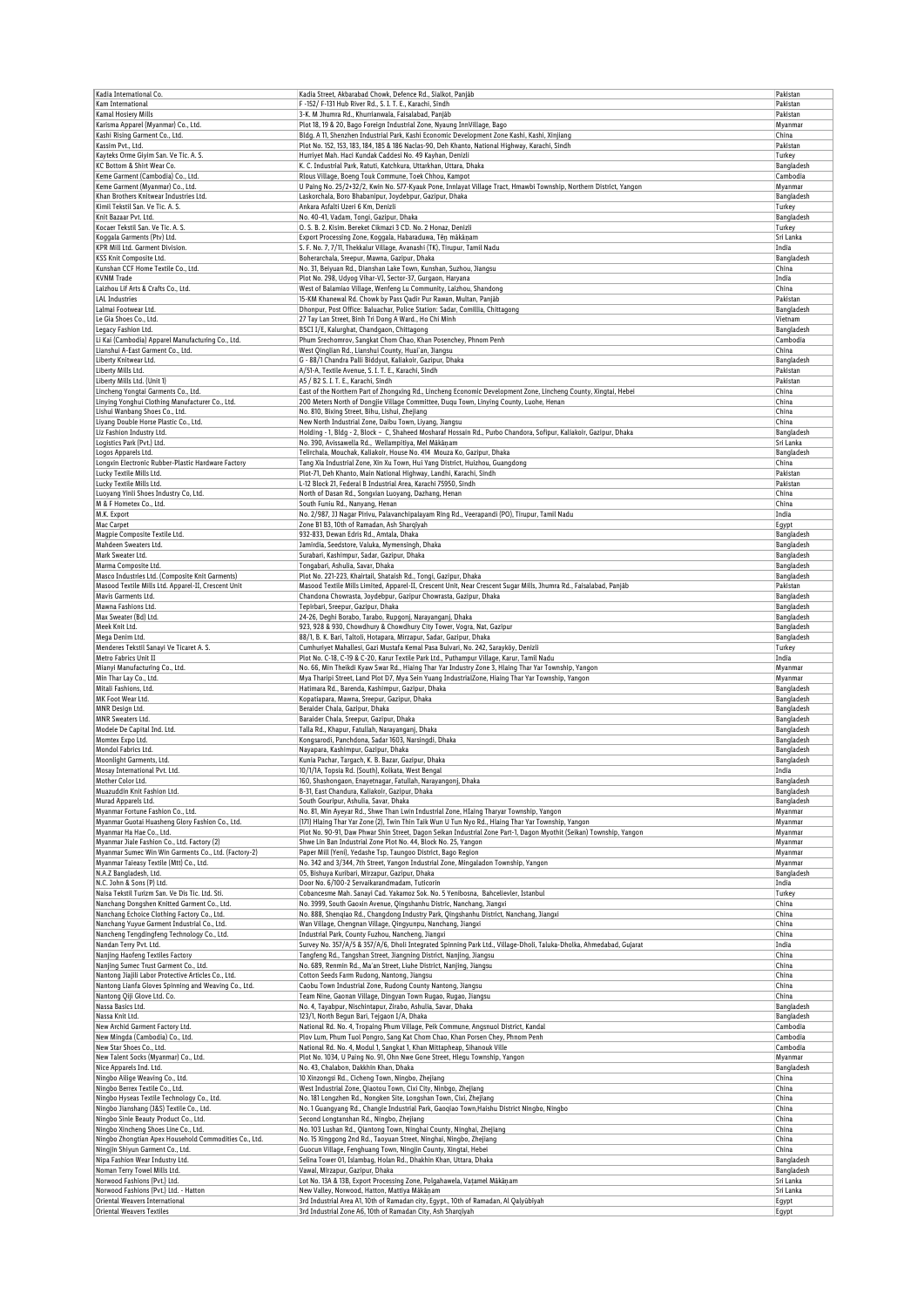| Ozanteks Tekstil San. Ve Tic. A. S.                                                       |                                                                                                                                                                    |                     |
|-------------------------------------------------------------------------------------------|--------------------------------------------------------------------------------------------------------------------------------------------------------------------|---------------------|
|                                                                                           | Bozburun Mahallesi, No. 6, 7042 Sokak, Denizli                                                                                                                     | Turkey              |
| Ozdilek Ev Tekstil San. Ve Tic. A. S.                                                     | Soganli Mah Istanbul Cad No. 343 Osmangazi, Bursa                                                                                                                  | Turkey              |
| Oztas Corap San. Ve Tic. A.S.                                                             | Orhangazi Mahallesi Mercedes Bulvarı No. 7, Esenyurt, Istanbul                                                                                                     | Turkey              |
| Pan-An Okay Art & Craft Factory                                                           | No. 8, Okay Rd., New City District, Panan County, Jinhua, Zhejiang                                                                                                 | China               |
| Phuc Thuan Footwear Co., Ltd.                                                             | Tan Lap Hamlet, Doan Lap Commune, Tien Lang District, Haiphong                                                                                                     | Vietnam             |
| Pinghu Xinglian Textile Co., Ltd.                                                         | 2nd Floor, No. 1688, Xingping 4th Rd., Jiaxing, Zhejiang                                                                                                           | China               |
| Pinghu Xinyue Garment Co., Ltd.                                                           | No. 4885 Pinghu Avenue, Pinghu Economic Development Zone, Jiaxing, Zhejiang                                                                                        | China               |
| Polo Composite Knit Industry, Ltd.                                                        | No. 226, Singair Rd., Hemayetpur, Dhaka                                                                                                                            | Bangladesh          |
| Popular International Garment Manufacturing Co., Ltd.                                     | No. 25/56.Phan Chet Wun U Shew Oh Street, Hlaing Thar Yar Industrial Zone (2), Hlaing Thar Tar Township, Yangon                                                    | Myanmar             |
| Prem Textiles International Pvt. Ltd.                                                     | Plot No. 46-A, 27-B, Sector C, Industrial Area, Sanwer Rd., Indore, Madhya Pradesh                                                                                 | India               |
| Pretty Sweaters Ltd.                                                                      | Holding No. 222, Chaydana, National University, Gazipur Sadar, Dhaka                                                                                               | Bangladesh          |
| Privredno Društvo Italtex-Intimo D. O. O.                                                 | Novobecejski Put Bb, Novo Milosevo, Vojvodina                                                                                                                      | Serbia              |
| Promoworld Ningbo Helundi Daily Use Production Co.Ltd.                                    | No. 88 Xueyuan Rd., Haishu District, Ningbo, Zhejiang                                                                                                              | China               |
| Prostar Apparels Ltd.                                                                     | Kapasia Rd., Gazipur, Dhaka                                                                                                                                        | Bangladesh          |
| Proton Myanmar Textile Co., Ltd.                                                          | No. 161/162, Myay Taing Block No. 5, Industrial Zone 5 (Extend), Hlaing Thar Yar Township, Yangon                                                                  | Myanmar             |
| PT Kahatex                                                                                | Jl. Raya Rancaekek Majalaya No. 389 Desa Solokan Jeruk, Kecamatan Solokan Jeruk, Kabupaten, Bandung, Jawa Barat                                                    | Indonesia           |
| PT Kahatex Socks And Garment Division                                                     | Jl. Cijerah Cigondewah Girang No. 16, RT 001/RW 032, Melong, Cimahi Selatan, Cimahi, Jawa Barat                                                                    | Indonesia           |
| PT Visionland Global Apparel                                                              | Jl. Raya Beusi, Tegalaren, Blok Tetelar Sagandu, Kel. Tegalaren, Kec. Ligung, Majalengka, Jakarta Raya                                                             | Indonesia           |
| PT Wintai Garment                                                                         | Jl. Raya Cirebon – Bandung Km 31 Desa Bongas Kulon Kecamatan Sumberjaya Kabupaten, West Java, Majalengka, Jawa Barat                                               | Indonesia           |
|                                                                                           | No. 187, Jinlei Rd., Pujiang County, Jinhua, Zhejiang                                                                                                              |                     |
| Pujiang Kang-Jia Handicraft Co., Ltd.                                                     |                                                                                                                                                                    | China               |
| Putian Chengyi Foowear Co., Ltd.                                                          | Shengling Industrial Zone, Houxi Village, Jiaowei Town, Xianyou County, Putian, Fujian                                                                             | China               |
| Putian City Hanjiang District Zhangsheng Shoes Co., Ltd.                                  | Xinfeng Village, Wutang Town, Hanjiang District, Putian, Anhui                                                                                                     | China               |
| Putian Dibao Footwear Co., Ltd.                                                           | No. 266, Beichuan Rd., Xitianwei Town, Putian, Fujian                                                                                                              | China               |
| Putian High Goods Footwear Co., Ltd.                                                      | No. 819, Shiting West Rd., Hanjiang District, Putian, Fujian                                                                                                       | China               |
| Putian Hongrui Industrial Co., Ltd.                                                       | Jindun Village, Licheng District Putian, Xindu, Fujian                                                                                                             | China               |
| Putian Lianfeng Footwear Co., Ltd.                                                        | Fengshan Village, Jiangkou Town, Hanjiang District, Jiangkou Town, Hanjiang District, Putian, Fujian                                                               | China               |
| Putian Shuangda Sports Goods Co., Ltd.                                                    | South of Dongjing Rd., Huangshi Industrial Zone, Huangshi Town, Licheng District, Putian, Fujian                                                                   | China               |
| Putian Winson Shoes Co., Ltd.                                                             | No. 581, South Shao Lin Rd., Xi Tian Wei Town, Li Cheng District, Putian, Fujian                                                                                   | China               |
| Puyang Blackant Fashion Co., Ltd.                                                         | Industry Cluster District, Fan County, Puyang, Henan                                                                                                               | China               |
| Puyang Fusheng Garment Co., Ltd.                                                          | Zhangguotun Town Development Zone, Nanle, Puyang, Henan                                                                                                            | China               |
| Qicaihu Garments Weaving Co., Ltd. Jinjiang                                               | No. 17 Industrial Rd., Industrial Park Gaohu, YingLin Town, Jinjiang, Fujian                                                                                       | China               |
| Qingdao Doublestar Group Luzhong Co., Ltd.                                                | Huashiyu Village, Xili Town, Yiyuan County Qingdao, Zibo, Shandong                                                                                                 | China               |
| Quantum Apparel (Cambodia) Ltd.                                                           | Bldg. No. 11, Street Chom Chao, Phum Toul Pongro, Sangkat Chom Chao, Khan Porsenchey, Warehouse: So Nguon Dry Port No. 169, Veng Sreng Street, Phum Chom (Cambodia |                     |
|                                                                                           |                                                                                                                                                                    | India               |
| Quantum Clothing India Pvt Ltd.<br>Quanzhou Cealand Sports Goods Co., Ltd.                | Plot No. 12, Brandix India Apparel City, APSEZ, Pudimadaka Rd., Atchuthapuram Mandal, Visakhapatnam, Andra Pradesh                                                 |                     |
|                                                                                           | Chengnan Industry Zone, Luoyang Town, Huian County, Quanzhou, Fujian                                                                                               | China               |
| Quanzhou Jinke Garments Co., Ltd.                                                         | Xianjing Industrial Zone, Fuqiao Town, Licheng District, Quanzhou, Fujian                                                                                          | China               |
| Quanzhou Kingdom Footwear Co., Ltd.                                                       | No. 405 Jitai Rd., Quanzhou Economic and Technological Development Zone, Quanzhou, Fujian                                                                          | China               |
| Quanzhou Lida Knitting & Clothing-Making Co., Ltd.                                        | No. 47 Chonqwen Street and No. 25 Chongshun Street, Quanzhou Economic and Technological Development Zone, Quanzhou, Fujian                                         | China               |
| Quanzhou Linglong Gloves Co., Ltd.                                                        | Tuling Village, Tuling Town, Quangang District, Quanzhou, Fujian                                                                                                   | China               |
| Quanzhou Ximilu New Material Technology Co., Ltd.                                         | Dongmei Industrial Area, Jiangtou Village, Chendai Town, Jinjiang, Fujian                                                                                          | China               |
| Quanzhou Yiya Garment Co., Ltd.                                                           | 2 Yangming Rd., Shuangyang Street, Luojiang District, Quanzhou, Fujian                                                                                             | China               |
| Quazi Abedin Tex Ltd.                                                                     | Shovapur, Rajfulbaria, Savar, Dhaka                                                                                                                                | Bangladesh          |
| Quingdao Doublestar Group Luzhong Co., Ltd. Yishui Branch Co.                             | Xingyu Village, Yishui Country Linyi, Gaozhunag                                                                                                                    | China               |
| Radial International Ltd.                                                                 | Holding No. 168/1, Zirani Bazar, Kashimpur, Gazipur, Dhaka                                                                                                         | Bangladesh          |
| Radial International Unit 2 Ltd.                                                          | Holding No. 168/1, Zirani Bazar, Kashimpur, Gazipur, Dhaka                                                                                                         | Bangladesh          |
| Radiance Fashion Ltd.                                                                     | Ashulia, Savar., Savar, Dhaka                                                                                                                                      | Bangladesh          |
| Radiance Jeans Ltd.                                                                       | Ashulia, Savar, Dhaka                                                                                                                                              | Bangladesh          |
| Rainbow Hosiery Pvt. Ltd.                                                                 | Plot No. LA-7/5, Block-22, Federal B Industrial Area, Karachi, Sindh                                                                                               | Pakistan            |
| Rainbow Hosiery Pvt. Ltd.                                                                 | ST-09, Gabol Town, North Karachi Industrial Area, Karachi, Sindh                                                                                                   | Pakistan            |
|                                                                                           |                                                                                                                                                                    |                     |
| Rajby Industries - Site 1                                                                 | Plot No. 77-78, Sector 27, Korangi Industrial Area, Karachi, Sindh                                                                                                 | Pakistan            |
| Ratool Apparels Ltd.                                                                      | Anser Rd., Vangnahati, Sreepur, Gazipur, Dhaka                                                                                                                     | Bangladesh          |
| Regent Textile Mills Ltd.                                                                 | East Kalurghat, Charkhidirpur, Bandar, Chittagong                                                                                                                  | Bangladesh          |
| Rezaul Apparels Pvt. Ltd.                                                                 | Plot No. 371-372, BSCIC, Konabari, Gazipur, Dhaka                                                                                                                  | Bangladesh          |
| Ripon Knitwear, Ltd.                                                                      | Jarun, Kashem Cotton Mill, Konabari, Gazipur, Dhaka                                                                                                                | Bangladesh          |
| Rizhao Ruigi Arts & Crafts Co., Ltd.                                                      | Zhongzhi Town, Wulian County, Rizhao City, Rizhao, Shandong                                                                                                        | China               |
| Rose Intimates Ltd.                                                                       | Baroipara, Ashulia, Savar, Dhaka                                                                                                                                   | Bangladesh          |
| Rugao Fuen Garment Co., Ltd.                                                              | Group 13 Xue'an Community, Dongchen Town, Rugao Nantong, Nantong, Jiangsu                                                                                          | China               |
|                                                                                           | Xinjian Village, Jiang An Town, Rugao, Jiangsu                                                                                                                     | China               |
|                                                                                           |                                                                                                                                                                    |                     |
| Rugao Hongtai Textile Co., Ltd.                                                           |                                                                                                                                                                    |                     |
| Rugs Creation-Haryana                                                                     | Plot No. 168, Village Alipur Khalsa Tehsil Gharaunda, Karnal, Haryana                                                                                              | India               |
| Ruian Dixing Shoes Co., Ltd.                                                              | Linguang Industrial Park, Xianjiang Street, Ruian, Jiangxi                                                                                                         | China               |
| Runner Footwear Ltd.                                                                      | Tengra, Sreepur, Sripur, Gazipur, Dhaka                                                                                                                            | Bangladesh          |
| S.M. Knitwears Ltd.                                                                       | Shirirchala, Bhabanipur, Thana-Gazipur, Sadar, Gazipur, Dhaka                                                                                                      | Bangladesh          |
| Sanyuan (Myanmar) Apparel Manufacturing Co., Ltd.                                         | Ayeyarwaddy Street, Hlaing Tharyar Township, Yangon                                                                                                                | Myanmar             |
| Saravana Traders                                                                          | 150/B, Erode Main Rd., Karur, Tamil Nadu                                                                                                                           | India               |
| Seasons Dresses Ltd.                                                                      | S. K. Tower, Khapara Rd., Sataish, Tongi, Gazipur, Dhaka                                                                                                           | Bangladesh          |
| Section Seven Ltd.                                                                        | Plot No. 21-26 (Part), Sector No. 3, Rd. No. 04, CEPZ, Chittagong                                                                                                  | Bangladesh          |
| Selina Apparels, Ltd.                                                                     | Selina Tower-2, Islambag, Holan Rd., Dhakhin Khan, Dhaka                                                                                                           | Bangladesh          |
|                                                                                           | Chandona (Chowrasta), Joydebpur, Gazipur, Dhaka                                                                                                                    | Bangladesh          |
| Shandong Baiyi Textile Gaoyou Co., Ltd.                                                   | No. 198 Weigao Rd., Gaoyou, Jiangsu                                                                                                                                | China               |
| Shandong Tuoda Shoes Factory                                                              | No. 6, Hongji Rd., Zoucheng industrial park, Jining, Shandong                                                                                                      | China               |
| Shandong Xin Yijia Carpet Co., Ltd.                                                       | Yanzhuang Industrial Park, Gangcheng, Shandong                                                                                                                     | China               |
| Shandong Yinfung Home Textiles Co., Ltd.                                                  | No. 35 of Jiufa Rd., Economic Development Zone, Wendeng District, Weihai, Shandong                                                                                 | China               |
| Shanghai Tengxiang Travel Products Co., Ltd.                                              | 1F, Bldg. 2 No. 639, Shenzhou Rd., Fengxian District, Shanghai                                                                                                     | China               |
| Shanta Expressions Ltd.                                                                   | Kakil, Sataish, Mudafa, Vadam Rd., Tongi, Gazipur, Dhaka                                                                                                           | Bangladesh          |
| Shafi Processing Industries, Ltd.<br>Shaoxing Lingli Safety Protection Articles Co., Ltd. | Industry Area, Fenghui Town, Shangyu District, Shaoxing                                                                                                            | China               |
| Shaoxing Shangyu Tianshou Umbrella Co Ltd.                                                | Zhenxing Rd., Shaoxing, Zhejiang                                                                                                                                   | China               |
| Shaoxing Shangyu Zhongye Hometextiles Co., Ltd.                                           | No. 18 Tengda Rd., Shaoxing, Shanygu, Zhejiang                                                                                                                     | China               |
| Sharaf Apparels Ltd.                                                                      | Narashinghapur, Zirabo, Ashulia, Savar, Dhaka                                                                                                                      | Bangladesh          |
| Sheico (Phnom Penh) Co., Ltd.                                                             | National Rd. No. 3, Phum Sre Ngor, Sangkat Porng Teuk, Khan Dangkor, Phnom Penh                                                                                    | Cambodia            |
| Shishi Dina Bra Underwear Co., Ltd.                                                       | Huadi Industrial Area, Baogai Science Park, Stage II Shishi, Quanzhou, Fujian                                                                                      | China               |
| Shoeniverse Footwear Ltd.                                                                 | Hobirbari, Bhaluka, Mymensingh, Dhaka                                                                                                                              |                     |
| Shouxian Yankou Junning Leather Products Co., Ltd.                                        | Yankou Town Industrial Park, Shouxian County, Huainan, Anhui                                                                                                       | Bangladesh<br>China |
|                                                                                           |                                                                                                                                                                    |                     |
| Shuyang Aogi Shoes Co., Ltd.                                                              | No. 4 Shangyu Rd., Economic Development Zone, Shuyang County, Suqian, Jiangsu                                                                                      | China               |
| Shuyang Kangdi Footwear Co., Ltd.                                                         | Yuejin Industrial Park, Zhangji Community, Shuyang County, Suqian, Jiangsu                                                                                         | China               |
| Shuyang Olmar Shoes Co., Ltd.                                                             | No. 1, Olmar Rd., Shizi Industrial Park, Shuyang County, Suqian, Jiangsu                                                                                           | China               |
| Shuyang World Garment Factory                                                             | East of Cifu Rd. North of Ruisheng Avenue, Economic Development Zone, Shuyang County, Suqian, Jiangsu                                                              | China               |
| Silver Composite Textile Mills Ltd. (Unit-1 Garments)                                     | BK Bari, Taltoli, Mirzapur, Gazipur Sadar, Gazipur, Dhaka                                                                                                          | Bangladesh          |
| SM3 D.O.O.                                                                                | Poslovna Zona Bukva Br. 8, Tesanj                                                                                                                                  | Bosnia-Herz.        |
| SMS Konfeksion Dikim Tekstil Sanayi Tic. A.S.                                             | Organize Sanayi Bolgesi No. 101 Cadde No. 13 Merkez, Usak                                                                                                          | Turkey              |
| Sprixoo Knitwear                                                                          | SF. No. 36/2 Sri Kannan Cottage, Subash School Rd., Andipalayam, Tirupur, Tamil Nadu                                                                               | India               |
| SQ Birichina Ltd.                                                                         | SQ Station, Plot No. 221-223, Jamirdia, Valuka, Mymensingh, Sylhet                                                                                                 | Bangladesh          |
| SQ Celsius Ltd.                                                                           | Jamirdia, Valuka, Mymensingh                                                                                                                                       | Bangladesh          |
| Sri Anuragavi Garments                                                                    | SF. No. 155/156, Palani Udumalai Main Rd., Pushpathur Village, Palani Tk, Dindugal DT- 624618, Tiruppur, Tamil Nadu                                                | India               |
| Sumanglam Footwear Pvt. Ltd.                                                              | 42 Km Stone, Delhi Rohtak Rd., Bahadurgarh, Distt-Jhajjar, Haryana                                                                                                 | India               |
| Sumi Apparels Pvt. Ltd.                                                                   | Plot No. A112, 113 (West Side), BSCIC, Tongi, Gazipur, Dhaka                                                                                                       | Bangladesh          |
| Sunme (Myanmar) Industrial Ltd.                                                           | Myay Taing Plot No. 14, Land Plot No. 106, Shwe Than Lwin Industrial Zone, Hlaing Thar Yar Township, Yangon                                                        | Myanmar             |
| Suzhou East Vision Textile Technology Co., Ltd.                                           | Tripod Fang Village, Shengze Town, Wujiang District, Suzhou, Jiangsu                                                                                               | China               |
| Suzhou Huayi Embroidery Crafts Factory                                                    | No. 6 South Industrial Park, Guangfu Town, Wuzhong District Suzhou, Suzhou                                                                                         | China               |
|                                                                                           |                                                                                                                                                                    |                     |
| Suzhou New Best Textile Co., Ltd.                                                         | No. 288, Hualian Rd., Meili Town, Changshu City, Jiangsu                                                                                                           | China               |
| Suzhou Rayshine Houseware Manufacturing Co., Ltd.                                         | Wangzhuang Industrial Park, Wangzhuang County, Changshu City, Suzhou, Jiangsu                                                                                      | China               |
| Suzhou Shenchen Textiles Co., Ltd.                                                        | No. 24, Weinan Rd., Weitang Town, Xiangcheng District, Suzhou, Jiangsu                                                                                             | China               |
| Suzhou Yaozheng Textiles Co., Ltd.                                                        | 3F, 2 Bldg., No. 333, Fengnan Rd., Weitang Town, Xiangc, Suzhou, Jiangsu                                                                                           | China               |
| Taian Hongbang Garment Co., Ltd.                                                          | Eastern Section of Fuqian Street, Heshan Township, NingyangCounty, Tai'an, Shandong                                                                                | China               |
| Taian Jiamei Textile Co., Ltd.                                                            | Xujialou Industrial Park, Taishan District Tai'an, Taishan, Shandong                                                                                               | China               |
| Taizhou Aiyisi Leisure Products Co., Ltd.                                                 | No. 10, Yongan Rd., Binhai Industrial Park, Sanmen County, Taizhou, Zhejiang                                                                                       | China               |
| Taizhou Chuangfeng Glasses Co., Ltd.                                                      | Liulian Village, Qiansuo Street, Jiaojiang District, Taizhou, Zhejiang                                                                                             | China               |
| Taizhou Duoying Glasses Co., Ltd.                                                         | South Side of Donghai First Avenue, Linhai, Taizhou, Zhejiang                                                                                                      | China               |
| Taizhou Hongfa Glasses Co.Ltd.                                                            | Victory Village, Dugiao, Linhai, Zhejiang                                                                                                                          | China               |
| Taizhou Jiaojiang Hongxing Glasses Co., Ltd.<br>Taizhou Zhonghe Shoes Co., Ltd.           | Yanhai Industry Park, Qiansuo, Jiaojiang District, Taizhou, Zhejiang<br>Munan Industrial Discrict, Zeguo Town, Wenling City, Taizhou, Zhejiang                     | China<br>China      |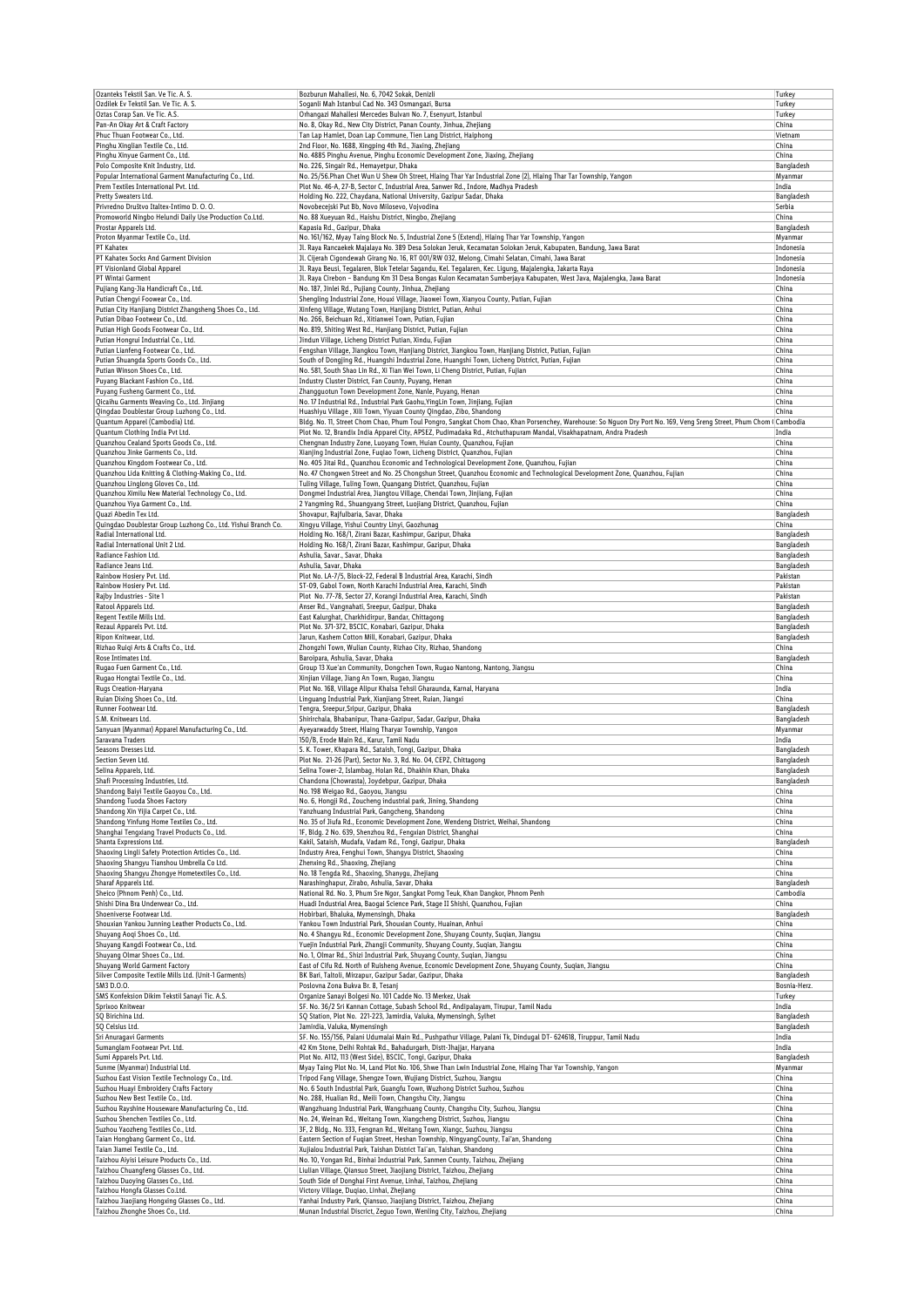| Taizhou Zhongyu Shoes Co., Ltd.                                                     | No. 63, Nanshanzha Industrial District, Chengbei Street, Wenling, Taizhou, Zhejiang                                                                                                                                   | China                    |
|-------------------------------------------------------------------------------------|-----------------------------------------------------------------------------------------------------------------------------------------------------------------------------------------------------------------------|--------------------------|
| Tanya Exim Pvt. Ltd.                                                                | Risalu Rd., Panipat, Haryana                                                                                                                                                                                          | India                    |
| Taqwa Fabrics Ltd.                                                                  | Kewa, Boherchala, Gilaberaeed, Sreepur, Gazipur, Dhaka                                                                                                                                                                | Bangladesh               |
| Tex Tech Co., Ltd.                                                                  | 761, Sharifpur, P. O. National University, Sadar, Gazipur, Dhaka                                                                                                                                                      | Bangladesh               |
| Textil Fashions Ltd.                                                                | Holding No. 6/1, Plot No. 168, Choydana, National University, Gazipur Sadar, Gazipur, Dhaka                                                                                                                           | Bangladesh               |
| <b>Textile World</b>                                                                | Risalu Rd. Village Siwah, Panipat                                                                                                                                                                                     | India                    |
| Textown Ltd.<br>That's It Knit Ltd.                                                 | Dewan Idris Rd., Bara Rangamatia, Ashulia Savar, Savar, Dhaka<br>59, South Panishail, Kashimpur, Gazipur, Dhaka                                                                                                       | Bangladesh               |
| The Rose Dresses Ltd.                                                               | Jamgara, Diakhali, Yearpur, Savar, Dhaka                                                                                                                                                                              | Bangladesh<br>Bangladesh |
| Tonglu Jiaran Knitwear Factory                                                      | No. 197 Xihuan Rd., Hengcun Town, Zhejiang                                                                                                                                                                            | China                    |
| Tonglu Jindi Knitting Factory                                                       | No. 80, Yangtang West Rd., Tonglu, Zhejiang                                                                                                                                                                           | China                    |
| Tonglu Jinyan Scarf Factory                                                         | Bantou, Hengcun Town, Tonglu, Hangzhou, Zhejiang                                                                                                                                                                      | China                    |
| Tonglu Mengying Knitting Co., Ltd.                                                  | No. 108, Silian Rd., Jiuxian Street, Tonglu County, Hangzhou, Zhejiang                                                                                                                                                | China                    |
| Tonglu Sailin Gloves & Headwear Co., Ltd.                                           | No. 7, Langyuan Rd., Tongjun Street, Tonglu County, Hangzhou, Zhejiang                                                                                                                                                | China                    |
| Tonglu Tiangi Knitting Co., Ltd.                                                    | 1st Floor, 2nd Floor, No.760 Riverside Rd., Tonglu County, Hangzhou, Zhejiang                                                                                                                                         | China                    |
| Tonglu Weiyuan Knitting Co., Ltd.                                                   | No. 207, Jingcheng Rd., Hengcun Town, Tonglu, Hangzhou, Zhejiang                                                                                                                                                      | China                    |
| Tongxiang Meilianda Textile Co., Ltd.                                               | No. 1, Jingsan Rd., Chongfu Town, Tongxiang, Zhejiang                                                                                                                                                                 | China                    |
| Tongxiang Xinlong Bedding Co., Ltd.                                                 | No. 268 Xingfa Rd., Wuzhen Town, Tongxiang City, Jiaxing, Zhejiang                                                                                                                                                    | China                    |
| Tongxiang Zhongxiang Textiles Co., Ltd.                                             | No. 223, Middle Fengxiang Rd., Wutong Street, Tongxiang Jiaxing, Zhejiang                                                                                                                                             | China                    |
| Topshark Shoes Trade Co., Ltd.                                                      | Kenqwei Industrial Zone, Neikeng Town, Jinjiang City, Quanzhou, Fujian                                                                                                                                                | China                    |
| Trikotek Tekstil San. Ve Tic. Anonim Sirketi (Batman Branch)                        | Organize Sanayi Bolgesi 13. Cad, 4 - 4/1, Batman                                                                                                                                                                      | Turkey                   |
| Triple Seven Apparels Ltd.                                                          | Sujat Plaza, Sujat Nagar, Pallabi, Mirpur, Dhaka                                                                                                                                                                      | Bangladesh               |
| TRZ Garments Industry Ltd<br>Tulip Home Textile Co., Ltd.                           | Gacha Rd., Gacha, Gazipur Sadar, Gazipur-1704, Dhaka<br>99 Huashihu Rd., Yangchenghu Town, Jiangsu                                                                                                                    | Bangladesh<br>China      |
| Turag Garments & Hosiery Mills, Ltd.                                                | South Panishail, Zirani Bazar, Kashimpur, Joydebpur, Gazipur, Dhaka                                                                                                                                                   | Bangladesh               |
| Twinkle Light Fashion Co., Ltd.                                                     | Plot No. 182/5, Myay Taing Block No.25, Hlaing Thar Yar Township, Yangon                                                                                                                                              | Myanmar                  |
| U.E. Pvt. Ltd.                                                                      | Tayaba Industrial Zone, Mandialy Stop, 19-K. M., Off Sheikhupura Raod, Lahore, Panjāb                                                                                                                                 | Pakistan                 |
| U-Knits (Cambodia) Co., Ltd.                                                        | National Rd. No. 2, Phum Preak Ho Lech, Sangkat Preak ho, Krong, Takhmao, Kandaal                                                                                                                                     | Cambodia                 |
| Umar Garments (Unit 2)                                                              | Plot no 1-B/2, Sector 29, Korangi Industrial Area, Karachi, Sindh                                                                                                                                                     | Pakistan                 |
| Unique HTT Co., Ltd.                                                                | No. 291, Myay Taing No.(25) Ward., Corner of Sat Sayar U Tun Rd., Shwe Lin Pan Industrial Zone, Hlaing Tar Yar Township, Yangon                                                                                       | Myanmar                  |
| Universal Menswear Ltd.                                                             | Plot No. 234-238 & 252-254, Adamjee, EPZ, Shiddhirganj, Narayanganj, Dhaka                                                                                                                                            | Bangladesh               |
| Urmi Garments, Ltd.                                                                 | 235/B Bir Uttam Mir Shawkat Sarak, Tejgaon Industrial Area, Tejgaon, Dhaka                                                                                                                                            | Bangladesh               |
| Valmont Fashions Ltd.                                                               | Plot No. 923 & 928, Aziz Complex, Vogra, National University, Joydevpur, Gazipur, Dhaka                                                                                                                               | Bangladesh               |
| Veera Home Tex India Pvt. Ltd.                                                      | VeeraTowers, 72, Vivekananda Nagar, Sendunthapuram Main Rd., Karur, Tamil Nadu                                                                                                                                        | India                    |
| Versatile Textiles Ltd.                                                             | 89/2 Chaydana, Degerchala Rd., National University, Gazipur, Dhaka                                                                                                                                                    | Bangladesh               |
| Vertex Innovative Apparels Ltd.<br>Vinh Thong Manufacture Trading Service Co., Ltd. | Forkan Tower (3rd Floor), 360/A, Bitac, Sagorika, Pahartoli, Chittagong<br>Lot III- 17, Group CN III, Rd. No. 13, Tan Binh Industrial Park, Tay Thanh Ward., Tan Phu Disctrict, HCMC, Viet Nam, Ho Chi Minh City      | Bangladesh<br>Vietnam    |
| Weihai Yinjie Group Co., Ltd.                                                       | No. 52, HaoShan Rd., Technologic new Zone, ChuCun, Weihai, Shandong                                                                                                                                                   | China                    |
| Welspun India Ltd.                                                                  | 76, 76/P1, 78, 79, 80/P, 80, 80/1, 81, 82, 85, 86, 87, 87/2, 88, 110, 261/1, 261/2, 262, 74, 103//P1/P1,103/P3/P1, 106/107/108/P1, 106/107/108/P2, 106/107/108/P2, 100/107/108/P2, 100/107/108/P2, 109/107/108/P2, 10 |                          |
| Welspun India Ltd.                                                                  | 666/1-2, 667 to 671P, 674 to 677, 697P to 699P, 707 to 710,713, 719, 720 & 890P, Village: - Varsamedi, Taluka - Anjar, District - Kutch, Anjar, Gujarat                                                               | India                    |
| Wenling Junfei Garment Co., Ltd.                                                    | No. 8th Lianyi Rd., Ruoheng Town, Wenling City, Taizhou, Zhejiang                                                                                                                                                     | China                    |
| Wenzhou Jiuyang Leather Goods Co., Ltd.                                             | No. 668, Naocun Middle Rd., Shuitou Town, Pingyang County, Wenzhou, Zhejiang                                                                                                                                          | China                    |
| Wenzhou Ouhai Huavi Shoes                                                           | No. 200 North Rd. Dongfang, Economy Development Area Ouhai, Wenzhou, Zhejiang                                                                                                                                         | China                    |
| Wenzhou Sunmax International Trade Co., Ltd.                                        | No. 5 Qingsong Rd., Ouhai Economic Development Zone, Wenzhou, Zhejiang                                                                                                                                                | China                    |
| West Knit Wear Ltd.                                                                 | Sumil Para, Adamjee Nagar, Shiddirganj, Narayanganj, Dhaka                                                                                                                                                            | Bangladesh               |
| Wing Star Shoes Co., Ltd.                                                           | National Rd. No. 3, Phum Angsokunthea Moharussey Commune, Kong Pisey District, Kompong Speu                                                                                                                           | Cambodia                 |
| Wuhu Sunshine Shoes Co., Ltd.                                                       | East of Foreign Trade Refrigeration Factory Gang 2 Rd., Economic and Technological Development Area, Wuhu, Anhui                                                                                                      | China                    |
| Wujiang Aodlan Hometextile Co., Ltd.                                                | No. 8 Group, Dingfang Village, Shengze Town, Wujiang District, Suzhou, Jiangsu                                                                                                                                        | China                    |
| Wuxi Aoka Textiles Co., Ltd.                                                        | No. 5 Ronghui Rd., Xishan District, Wuxi, Jiangsu                                                                                                                                                                     | China                    |
| Wuxi JHT Group Co., Ltd<br>Wuxi Jinyi Textile Co., Ltd.                             | No. 66, Huichang Rd., Huichan Industry Park, Wuxi, Jiangsu<br>Tianyou Rd. 35, Yangjian Industrial Zone, Xishan District, Wuxi, Jiangsu                                                                                | China<br>China           |
| Wuxi Qianchang Garments Co., Ltd.                                                   | No. 6, Zhenfa Yi Rd. A-5 Block, Fifth Phase, Shuofang Industry Zone, Wuxi New Area, Wuxi, Jiangsu                                                                                                                     | China                    |
| Xiangshui Hesen Craft Co., Ltd.                                                     | Small and Medium Enterprise Venture, Qitao Center, Xiangshui, Yancheng, Jiangsu                                                                                                                                       | China                    |
| Xianyou Yida Shoes Co., Ltd.                                                        | No. 369, Sanhe Street, Jiaowei Town, Xianyou County Putian, Putian, Fujian                                                                                                                                            | China                    |
| Xinyi Guotai Huayi Garment Co., Ltd.                                                | Second Group, Xinzhuang, Shaodian Town, Xinyi City, Xuzhou, Jiangsu                                                                                                                                                   | China                    |
| Xiongfa Shoes And Garments Co Ltd.                                                  | Xibian, Chendai Town, Jinjiang, Fujian                                                                                                                                                                                | China                    |
| Xuancheng Jinlaiqiao Shoe Industry Co., Ltd.                                        | Ligiao Economic Development zone, Xuanzhou, Anhui                                                                                                                                                                     | China                    |
| Yancheng Heng Yuan Arts Co., Ltd.                                                   | (D) North End of Jingsi Rd., Hightech Development Zone, Yandu District (The East of Longcheng Est Rd., Yandu District), Yancheng, Jiangsu                                                                             | China                    |
| Yangzhou Baiyangshan Textile Co., Ltd.                                              | Tongyang Rd., Liuji Town, Jiangsu                                                                                                                                                                                     | China                    |
| Yangzhou Baolai Daily Articles Crafts Co., Ltd.                                     | Qi Xin Rd., An Yi Industrial Zone, Bao Ying County, Yangzhou, Jiangsu                                                                                                                                                 | China                    |
| Yangzhou Mingfu Footwear Co., Ltd.                                                  | No. 13 Huayuan West Rd., Gongdao Town, Yangzhou, Jiangsu                                                                                                                                                              | China                    |
| Yangzhou Mingzhou Shoes Co., Ltd.                                                   | No. 20 Fengming Rd., Industrial Zone, Fangxiang Town, Hanjiang District, Yangzhou, Jiangsu                                                                                                                            | China                    |
| Yester Jeans Ltd.                                                                   | Plot No. 111-114, Adamjee EPZ, Adamjee Nagar, Siddirgonj, Narayangonj, Dhaka<br>Heping Rd. North, Yingde, Guangdong                                                                                                   | Bangladesh               |
| Yingde Caltak Shoes Industries Co., Ltd.<br>Yiwu B.Phne Accessories Co.Ltd.         | No. 45 Longxiang Rd., Niansanli Street, Yiwu, Zhejiang                                                                                                                                                                | China<br>China           |
| Yiwu City Yongfei Knitting Co., Ltd                                                 | 10 Jingsan Rd., Beiyuan Street, Yiwu, Zhejiang                                                                                                                                                                        | China                    |
| Yiwu Hongguang Knitting Co., Ltd.                                                   | No. 16 Workshop, Langsha Industrial Zone, No. 1 East, Sihai Ave, Economic Development Area, Yiwu, Zhejiang                                                                                                            | China                    |
| Yiwu Nanji Knitting Co., Ltd.                                                       | No. 316 Tianbao Rd., Heyetang Industrial Zone, Futian and 311 Tianbao Rd., Heyetang Industrial Zone, Futian, Yiwu, Zhejiang                                                                                           | China                    |
|                                                                                     |                                                                                                                                                                                                                       |                          |
|                                                                                     |                                                                                                                                                                                                                       |                          |
| Yiwu Tianzi Hosiery Co., Ltd.<br>Yiwu Yifan Accessories Co., Ltd.                   | No. 228, Zhuyang Rd., Yidong Industry Area, Niansanli Street, Yiwu, Zhejiang<br>5F, Bldg. One, No. K27, Chengbei Rd., Yiwu, Zhejiang                                                                                  | China<br>China           |
| <b>Yizheng Decheng Garments Factory</b>                                             | Liuzhuang Group, Zhaoqiao Village, Yuetang country, Yizheng                                                                                                                                                           | China                    |
| Yongxinglong Children's Appliance Factroy (Sihui)                                   | Qingtang Rd., Qingtang Industrial Area, Dongcheng District, Sihui, Zhaoqing, Anhui                                                                                                                                    | China                    |
| Young Clothing Ltd. (Factory-2)                                                     | Plot No. 125, Myay Taing Block No. 51, Thar Du Kan Industrial Zone, Shwe Pyi Thar Township, Yangon                                                                                                                    | Myanmar                  |
| Yunus Textile Mills Ltd.                                                            | H-23 / 1 Landhi Industrial Area, Karachi, Sindh                                                                                                                                                                       | Pakistan                 |
| Yunus Textile Mills Ltd. (Unit 7)                                                   | Plot No. HX-7/3, Landhi Industrial Area, Karachi, Sindh                                                                                                                                                               | Pakistan                 |
| Yunus Textile Mills Ltd. Unit III                                                   | Site 3: Plot No. 305, Main National Highway, Landhi, Karachi, Sindh                                                                                                                                                   | Pakistan                 |
| Yuyao Jason Christmas Decoration Co.Ltd.                                            | Langxia Village, Langxia Street, Langxia Town, Langxia Village, Yuyao, Zhejiang                                                                                                                                       | China                    |
|                                                                                     | Plot No. 1-3, Rd. No. 2, CEPZ, Chattogram, Chittagong                                                                                                                                                                 | Bangladesh               |
| Z & Z Intimates Ltd.<br>Z-3 Composite Knitwear Ltd.                                 | 62 Kathqara, Zirabo, Ashulia, Savar, Dhaka                                                                                                                                                                            | Bangladesh               |
| Zaber & Zubair Fabrics, Ltd.                                                        | Pagar, Munnunagar, Tongi, Gazipur, Dhaka                                                                                                                                                                              | Bangladesh               |
| Zaheen Knitwears Ltd.<br>Zaozhuang Baoyuan Clothing Co., Ltd.                       | Keodala, Madanpur, Bandar, Narayanganj, Dhaka<br>Dongnan Village, Shuiquo Town, Shizhong District, Zaozhuang, Shandong                                                                                                | Bangladesh<br>China      |
| Zhangjiagang Huaxia Headgear Co., Ltd.                                              | No. 388 Xitang Highway, Henan Community, Yangshe Town, Zhangjiagang, Jiangsu                                                                                                                                          | China                    |
| Zhejiang Amriy Xianti Garments Co., Ltd.                                            | No. 38, Minsheng Rd., Suxi Industry Zone, Yiwu, Zhejiang                                                                                                                                                              | China                    |
| Zhejiang Bangjie Digital Knitting Co., Ltd.                                         | No. 399, Suhe Rd., Suxi Town, Yiwu, Zhejiang                                                                                                                                                                          | China                    |
| Zhejiang Baonasi Hoses Industry Co., Ltd.                                           | No. 627 Jichang Rd., Yiwu, Zhejiang                                                                                                                                                                                   | China                    |
| Zhejiang Bonny Fashion Holding Group Co., Ltd.                                      | No. 129 Chunhan Rd., Beiyuan Street, Yiwu, Zhejiang                                                                                                                                                                   | China                    |
|                                                                                     | No.17, Caiyun Rd., Yi'nan Industrial Zone, Yiwu, Zhejiang                                                                                                                                                             | China                    |
| Zhejiang Chaslin Garment Co., Ltd.                                                  | No. 9 Yongjin Rd., Baiyun Street, Dongyang, Jinhua, Zhejiang                                                                                                                                                          | China                    |
| Zhejiang Feiyida Knitting&Textile Co., Ltd.                                         | No. 1208, Longtan Rd., Datang Town, Zhuji City, Shaoxing, Zhejiang                                                                                                                                                    | China                    |
| Zhejiang Fushi Making Shoes Co., Ltd. First Workshop                                | Dongxin Industrial Zone, Xincheng Town, Ruian, Wenzhou, Zhejiang                                                                                                                                                      | China                    |
| Zhejiang Celebrity Finery Co., Ltd.<br>Zhejiang Huachong Pet Product Co., Ltd.      | No. 12 Yuezhong Rd. Lanxi, Lanxi, Zhejiang                                                                                                                                                                            | China                    |
| Zhejiang Kaiou Shoes Co., Ltd.                                                      | Xian Jiang Village In Xian Jiang Street, Ruian City, Wenzhou, Zhejiang                                                                                                                                                | China                    |
| Zhejiang Lovely Fashion Co., Ltd.                                                   | No. 88, Yuexiang Rd., Shengzhou, Zhejiang                                                                                                                                                                             | China                    |
| Zhejiang Pingbu Garment Co., Ltd.<br>Zhejiang Runhui Finery Co., Ltd.               | No. 108 Chaoyang East Rd., Fotang Town, Yiwu, Zhejiang<br>No. 99, Damo Rd., Fotang Industrial Zone, Yiwu, Zhejiang                                                                                                    | China<br>China           |
| Zhejiang Sanjia Garments Co., Ltd.                                                  | West Industrial Park, Dachen Town, Yiwu, Jinhua, Zhejiang                                                                                                                                                             | China                    |
| Zhejiang Shaxue Underwear Co., Ltd.                                                 | No. 100 Qian'an Rd., Fotang Industrial Zone, Yiwu, Zhejiang                                                                                                                                                           | China                    |
| Zhejiang Weilong Household Items Co., Ltd.                                          | No. 29 Shuanghong Rd., Economic and Technological Development, Haining, Zhejiang                                                                                                                                      | China                    |
| Zhejiang Xianfeng Shoes Co., Ltd.                                                   | Hengjie Village, Xianjiang Street, Ruian, Zhejiang                                                                                                                                                                    | China                    |
| Zhejiang Yitong Knitting Clothing Co., Ltd.                                         | No. 689 Longqi Rd., Yiwu Industrial Area, Suxi Town, Yiwu City, Jinhua, Zhejiang                                                                                                                                      | China                    |
| Zhejiang Zhuji Haoyue Socks Co., Ltd.                                               | No. 28, Lianhe Rd., Taozhu Street, Zhuji, Zhejiang                                                                                                                                                                    | China                    |
| Zhongshan Omido Garments Co., Ltd.                                                  | No. 30, Xiaolan Rd. Central Xiaolan Town, Zhongshan, Guangdong                                                                                                                                                        | China                    |
| Zhouning Jinlite Garments Co., Ltd.                                                 | Hugang Industrial Concentration Area, Shicheng Town, Zhouning County, Ningde City, Fujian                                                                                                                             | China                    |
| Zhuji Baishun Shoes Co., Ltd.                                                       | 2 Village, Sandu town, Taozhu Street, Zhuji, Shaoxing, Zhejiang                                                                                                                                                       | China                    |
| Zhuji Baoge Socks Co., Ltd.                                                         | No. 468, Yanshan Village, Datang Town, Zhuji, Zhejiang                                                                                                                                                                | China                    |
| Zhuji Dawei Socks Factory                                                           | No. 398 North Qingfang Rd., Datang Town, Zhuji, Zhejiang                                                                                                                                                              | China                    |
| Zhuji Daying Socks Co., Ltd.<br>Zhuji Haina Textile Technology Co., Ltd.            | No. 298 Shanwan Rd., Datang Town, Zhuji City, Shaoxing, Zhejiang<br>Yanshan, Liming, Datang Town, Zhuji, Zhejiang                                                                                                     | China<br>China           |